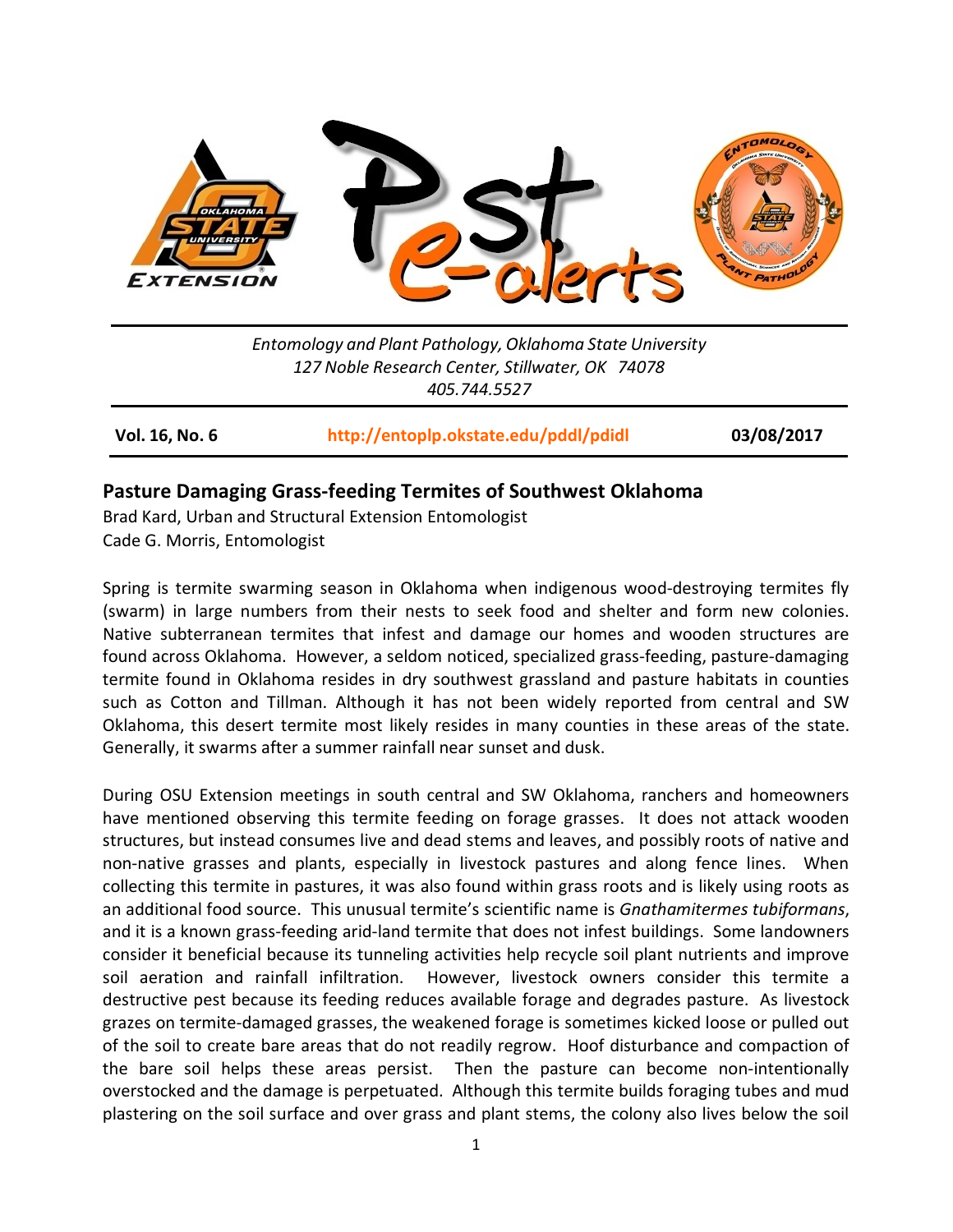surface. Colony tunnels have been found at depths of two-to-four feet, making it difficult to control this termite.

To aid in identifying this specialized forage-damaging termite and its activities, the following photographs are provided.



**Figure 1.** Termite mud tubes built over live grass and the soil surface. As termites eat mud-encased grass stems and leaves the mud tubes become hollow (Cotton County).



**Figure 2.** Termite mud tubes extending over the soil surface encasing dead plant litter and covering live grass stems and leaves. Note bare soil areas that do not readily regrow forage. Some bare soil areas are due to clumpy grass growth, some are due to termites (Cotton County).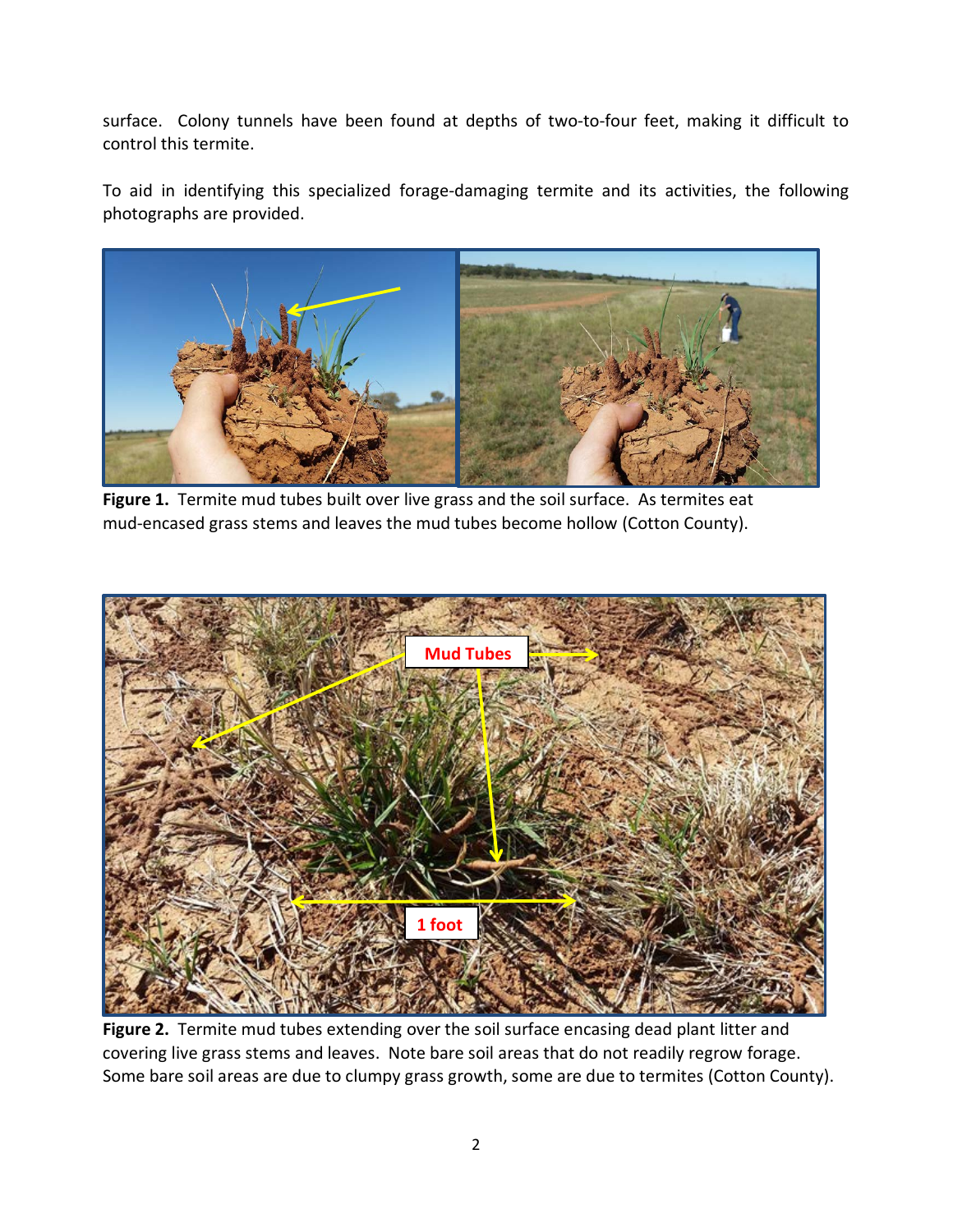

**Figure 3.** Grazing livestock may pull out some stems and roots of termite-damaged forage grasses. Reduced forage yield cannot sustain a normal stocking rate (Cotton County).



**1/2 - 5/8 inch**

**Figure 5.** *Gnathamitermes tubiformans* swarmer (alate; primary reproductive). Note **pale rusty-tan** body color and pale **brownish-grey** non-transparent wings. Photograph courtesy of Texas A&M AgriLife Extension Service and AgriLife Communications, Publication E-258, November 2010.

(A. K. McDonald, M. A. Muegge, and C. Sansone)

**Figure 4.** *Gnathamitermes tubiformans* Soldier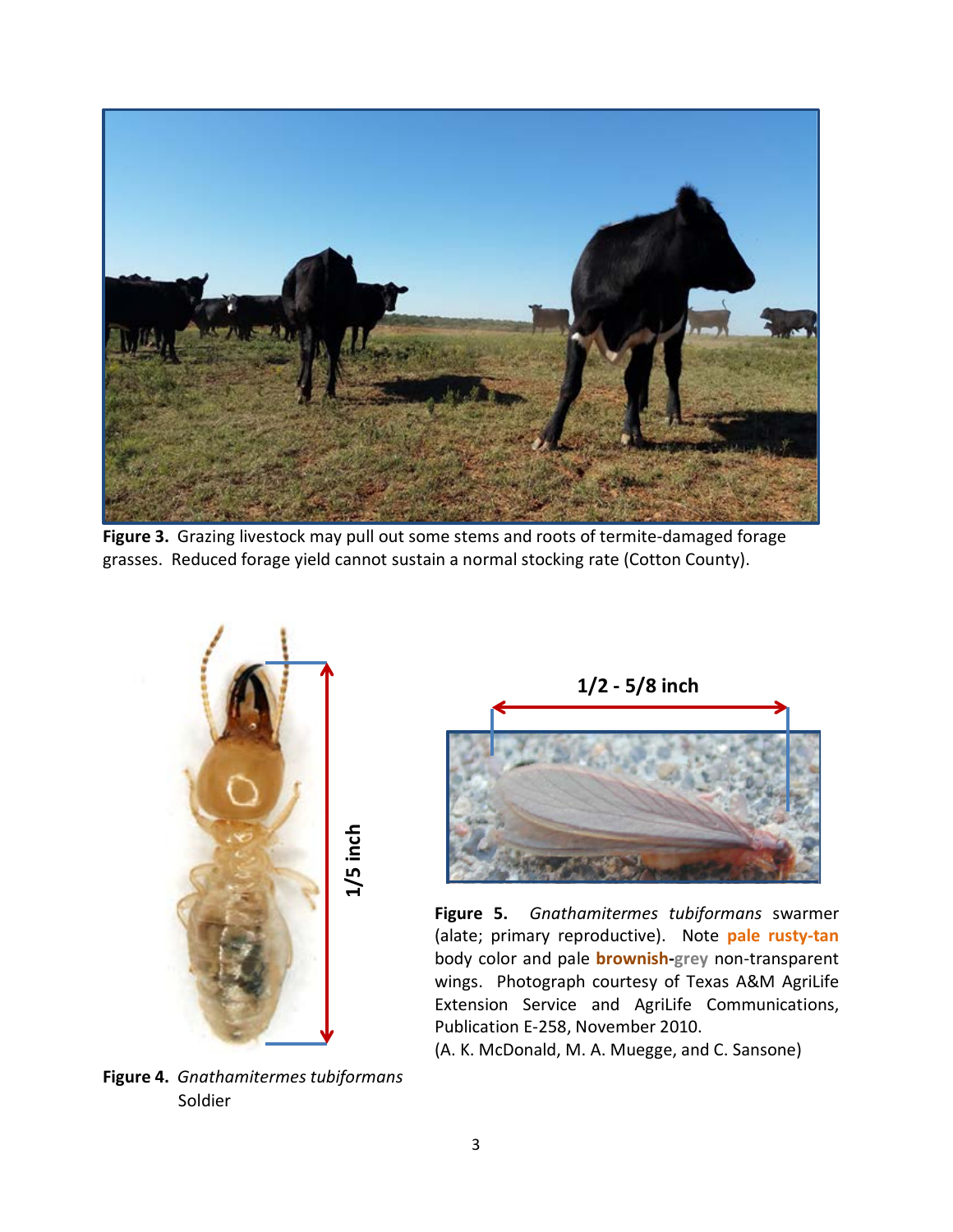## **Termite Management**

There are no current insecticide recommendations for control of *G. tubiformans* in Oklahoma pastures. However, general insecticide sprays that can be used to control insects in rangeland and pasture may also reduce termite numbers. Most of these insecticides have 'zero-day' pre-harvest intervals and grazing restrictions. They are listed in the 2017 Extension Agent's Handbook (reference below). Whether the listed insecticides will control *G. tubiformans* has not be fieldtested. In a study from 1971 through 1973, researchers at Texas Tech University applied insecticide to pasture that was infested with desert termites, significantly reducing termite populations and demonstrating insecticide sprays can be effective (Bodine and Ueckert 1975). However, the specific insecticide that was used is no longer available and no replacement insecticides have since been recommended. In addition, over-the-top insecticides would not reach deep enough into the soil to eliminate the colony, possibly requiring repeat applications.

Some mechanical control by destroying mud tubes and plastering may be possible using a disc or toothed harrow or other farm device. This would break up termite workings, mechanically destroy termites, and expose survivors to desiccation. Such efforts may only partially solve the problem and probably not destroy termites deep in the soil.

## **References**

- **OSU Extension Agents Handbook of Insect, Plant Disease, and Weed Control. 2017.** Oklahoma Cooperative Extension Service. DASNR, Oklahoma State University. pp 231-234.
- **Bodine, M. C. and D. N. Ueckert. 1975.** Effect of Desert Termites on Herbage and Litter in a Shortgrass Ecosystem in West Texas. Journal of Range Management 28(5): 353-358.

All photos except Figure 5 by Cade Morris. To acquire Fact Sheets about Oklahoma termites in general, access http://osufacts.okstate.edu. Click on "Insects and Diseases-Topical List", then click on "Integrated Pest Management-Insects" or "Home & Garden" and scroll down to EPP-7308, *Choosing a Pest Management Company to Protect Your Home Against Termites,* or EPP-7312, *Household Pest Control*.

## **Editors: Eric J. Rebek, Ph.D., and Justin L. Talley, Ph.D. Oklahoma Cooperative Extension Service**

The pesticide information presented in this publication was current with federal and state regulations at the time of printing. The user is responsible for determining that the intended use is consistent with the label of the product being used. Use pesticides safely. Read and follow label directions. The information given herein is for educational purposes only. Reference to commercial products or trade names is made with the understanding that no discrimination is intended and no endorsement by the Cooperative Extension Service is implied.

Oklahoma State University, in compliance with Title VI and VII of the Civil Rights Act of 1964, Executive Order 11246 as amended, and Title IX of the Education Amendments of 1972 (Higher Education Act), the Americans with Disabilities Act of 1990, and other federal and state laws and regulations, does not discriminate on the basis of race, color, national origin, genetic information, sex, age, sexual orientation, gender identity, religion, disability, or status as a veteran, in any of its policies, practices or procedures. This provision includes, but is not limited to admissions, employment, financial aid, and educational services. The Director of Equal Opportunity, 408 Whitehurst, OSU, Stillwater, OK 74078-1035; Phone 405-744-5371; email: [eeo@okstate.edu](mailto:eeo@okstate.edu) has been designated to handle inquiries regarding non-discrimination policies: Director of Equal Opportunity. Any person (student, faculty, or staff) who believes that discriminatory practices have been engaged in based on gender may discuss